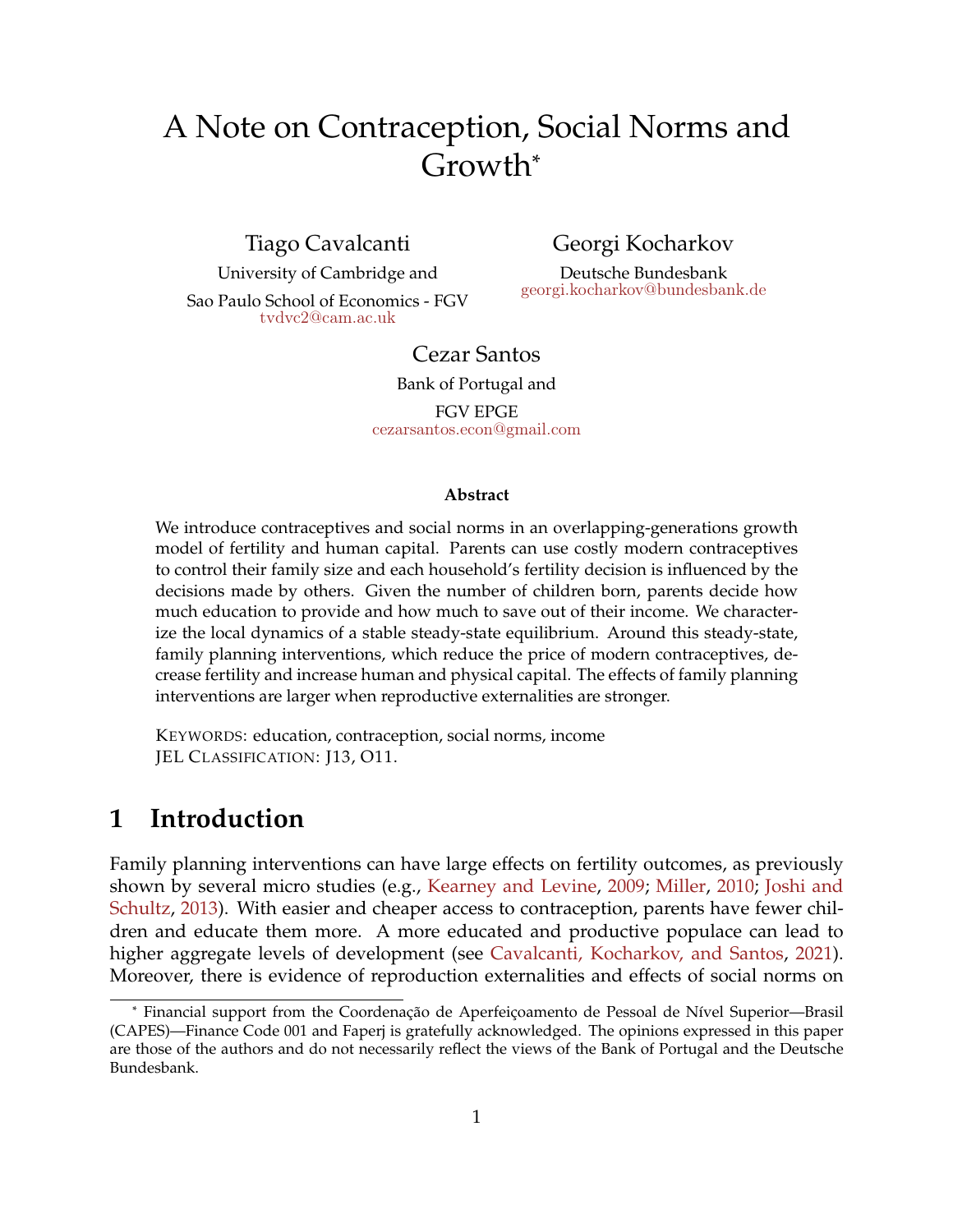<span id="page-1-2"></span>fertility decisions (e.g., [Dasgupta,](#page-10-1) [2000;](#page-10-1) [Fernández and Fogli,](#page-10-2) [2009\)](#page-10-2). This paper provides a theoretical framework to answer the novel question of whether family planning interventions are more effective in the presence of social norms.

To answer this question, we develop an overlapping-generations model of fertility and human capital with costly fertility control and reproductive externalities, describing social norms. We characterize the economic dynamics of a local stable steady-state equilibrium in which fertility decreases with human and physical capital accumulation. We then show that family planning interventions (or innovations in contraceptive methods) decrease fertility and increase human capital and income levels. Further, we show that the effects of family planning interventions are stronger when reproductive externalities are larger. This happens due to a feedback effect in the population. As more and more people respond to the intervention by cutting the number of children, others follow suit.

There is a long tradition in economics to investigate the link between the economic and the demographic processes (cf., [Barro and Becker,](#page-10-3) [1989;](#page-10-3) [Galor and Weil,](#page-11-3) [2000;](#page-11-3) [de la Croix](#page-10-4) [and Doepke,](#page-10-4) [2003;](#page-10-4) [Baudin, de la Croix, and Gobbi,](#page-10-5) [2018\)](#page-10-5). According to this literature, parents decrease their family size and invest more in each child when income rises, since the opportunity cost to raise a child increases with wages. This quantity-quality trade-off depends on the income elasticity of the quantity and quality of children, as explained in [Doepke](#page-10-6) [\(2015\)](#page-10-6). In general, when income and substitution effects cancel each other (e.g., log utility), then fertility is independent of income. Our model can generate a negative relationship between fertility and income even in the presence of a log utility. In our formulation, as income rises, modern contraceptive methods become relatively cheaper and therefore fertility decreases.

Although [Becker](#page-10-7) [\(1960\)](#page-10-7) already discussed in detail the importance of contraceptive methods in controlling family size, this is largely neglected in the macro growth litera-ture.<sup>[1](#page-1-0)</sup> An exception is [Cavalcanti, Kocharkov, and Santos](#page-10-0) [\(2021\)](#page-10-0). Relative to our previous paper, we add social norms in fertility behaviour, which has been pointed out as an important factor in the reduction of fertility during the demographic transition (cf., [Munshi](#page-11-4) [and Myaux,](#page-11-4) [2006;](#page-11-4) [Fernández and Fogli,](#page-10-2) [2009;](#page-10-2) [de Silva and Tenreyro,](#page-10-8) [2020\)](#page-10-8). On the other hand, in this paper, we do not analyze distributional aspects of fertility since we work with a representative agent model nor do we model unwanted fertility as shocks. We do this to better focus on the role of social norms. Moreover, we analyze family planning interventions in this scenario and show that such interventions are stronger in the presence of social norms.[2](#page-1-1)

Finding a proper empirical measurement of social norms about fertility is not easy. [Fernández and Fogli](#page-10-2) [\(2009\)](#page-10-2) explore the role of culture for current economic outcomes of women such as labor-force participation and fertility. In particular, they show that current completed fertility in a sample of second-generation immigrants to the U.S. is positively

<span id="page-1-0"></span><sup>&</sup>lt;sup>1</sup>This is in contrast with the empirical micro literature, which shows strong effects of family planning interventions on fertility and children outcomes (cf., [Schultz,](#page-11-5) [2008\)](#page-11-5).

<span id="page-1-1"></span><sup>&</sup>lt;sup>2</sup>Moreover, the model in [Cavalcanti, Kocharkov, and Santos](#page-10-0) [\(2021\)](#page-10-0) can only be solved numerically and only quantitative exercises are provided. Quantitative analysis are very useful in economics but the underlying mechanisms behind the quantitative results are, sometimes, not easy to be interpreted.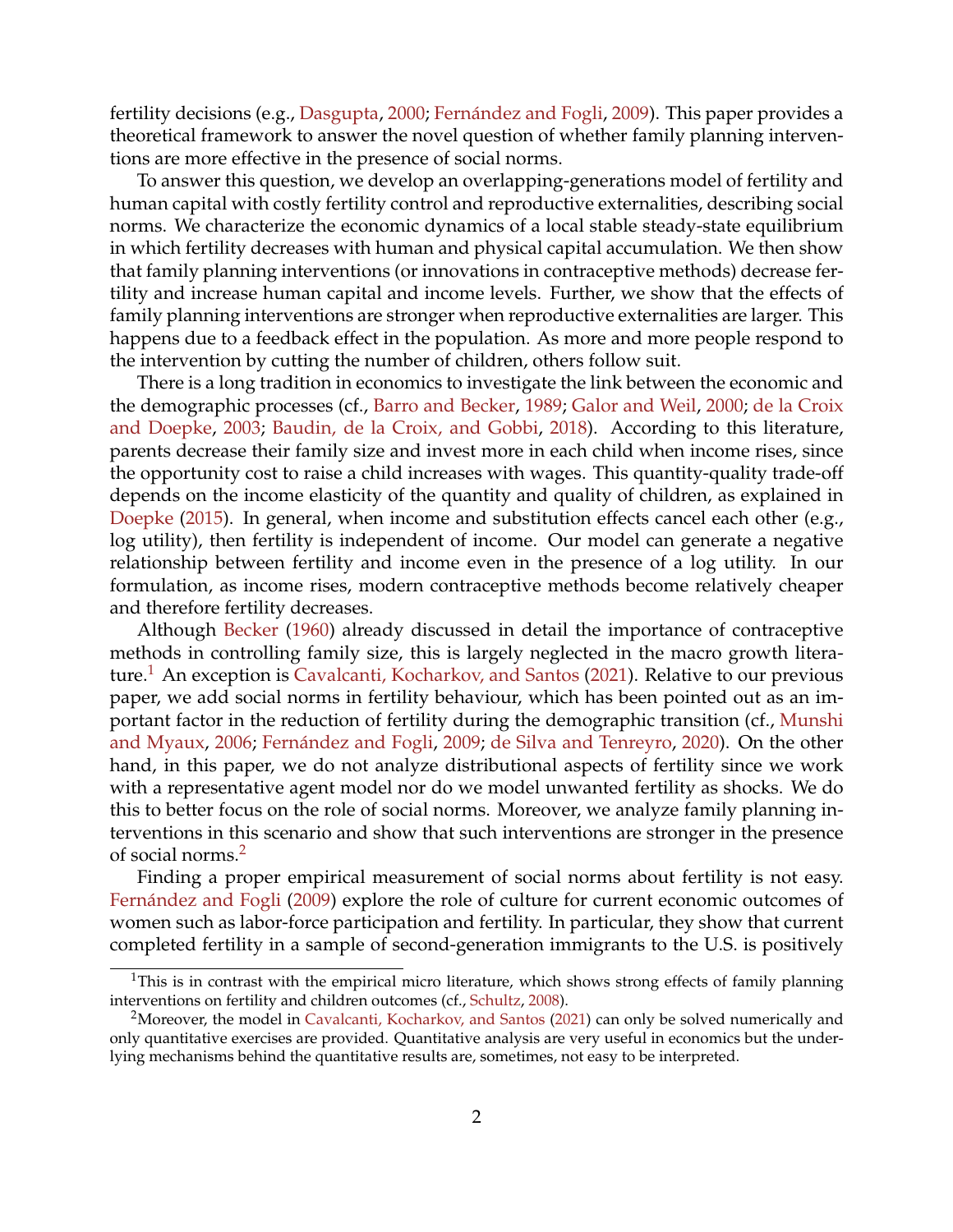<span id="page-2-1"></span>correlated with past total fertility rate (TFR) in the country of origin of the parents. Moreover, the correlation becomes stronger for females in ethnically-clustered neighborhoods, signalling the presence of social norms about fertility.<sup>[3](#page-2-0)</sup>

[Myong, Park, and Yi](#page-11-6) [\(2020\)](#page-11-6) take a different approach. First, they document that even though marriage rates in East Asian countries are one of the highest in the world, fertility is one of the lowest. Furthermore, almost all births occur within marriage. They hypothesize that these patterns are historically shaped by social norms imposed by Confucianism: females bear entirely the childcare tasks within marriage and out-of-wedlock births are stigmatized. These two social norms are embedded in a structural model of fertility. The results point that, while the gender-biased child care norm indeed influences the low fertility rate of married women, the out-of-wedlock birth norm does not play such a large role for the childlessness of single females.

In a similar fashion, [Iftikhar](#page-11-7) [\(2018\)](#page-11-7) explores the influence on fertility of social norms about the acceptable number of children in Pakistan. First, the reduced-form relations between past average completed fertility and current fertility by education and ethnicity are estimated. Second, a structural model of fertility and quantity-quality trade-offs is disciplined to generate the same relations by indirect inference. The results point out that around 40% of the fertility dispersion is accounted for by social norms.

[Myong, Park, and Yi](#page-11-6) [\(2020\)](#page-11-6) and [Iftikhar](#page-11-7) [\(2018\)](#page-11-7) augment the quantitative model of [Baudin, De La Croix, and Gobbi](#page-10-9) [\(2015\)](#page-10-9) by introducing social norms about fertility and/or childlessness. The main advantage of this framework is the explicit modelling of the extensive and intensive margin of fertility. In contrast, here we pose a simple quantity-quality model of fertility and family planning in which social norms are injected and the analytical properties of the model with respect to the fertility social norm and family planning polices are derived. Our model allows us to discuss analytically the role of social norms in the implementation of family planning policies.

[Strulik](#page-11-8) [\(2017\)](#page-11-8) studies how cheaper and more effective contraception can lead to higher growth as individuals switch from traditional to modern contraception (see also [Fernández](#page-10-10)-[Villaverde, Greenwood, and Guner,](#page-10-10) [2014\)](#page-10-10). [Prettner and Strulik](#page-11-9) [\(2017\)](#page-11-9) also study the interplay of contraception and norms (religious beliefs). We add to these papers by analyzing how powerful family planning interventions impact the economy in the presence of social norms.

# **2 Model**

### **2.1 Demographics and endowments**

Individuals live for three periods: childhood, young adulthood, and old adulthood. Children do not make any economic decisions, but they can acquire skills. Young adults have

<span id="page-2-0"></span> $3A$  novel measurement of social norms can go through genetics. [Basso and Cuberes](#page-10-11) [\(2017\)](#page-10-11) show that genetic distance to the world technology frontier countries is related to lower fertility. Furthermore, they find evidence that this is due to the transfer of cultural norms on fertility.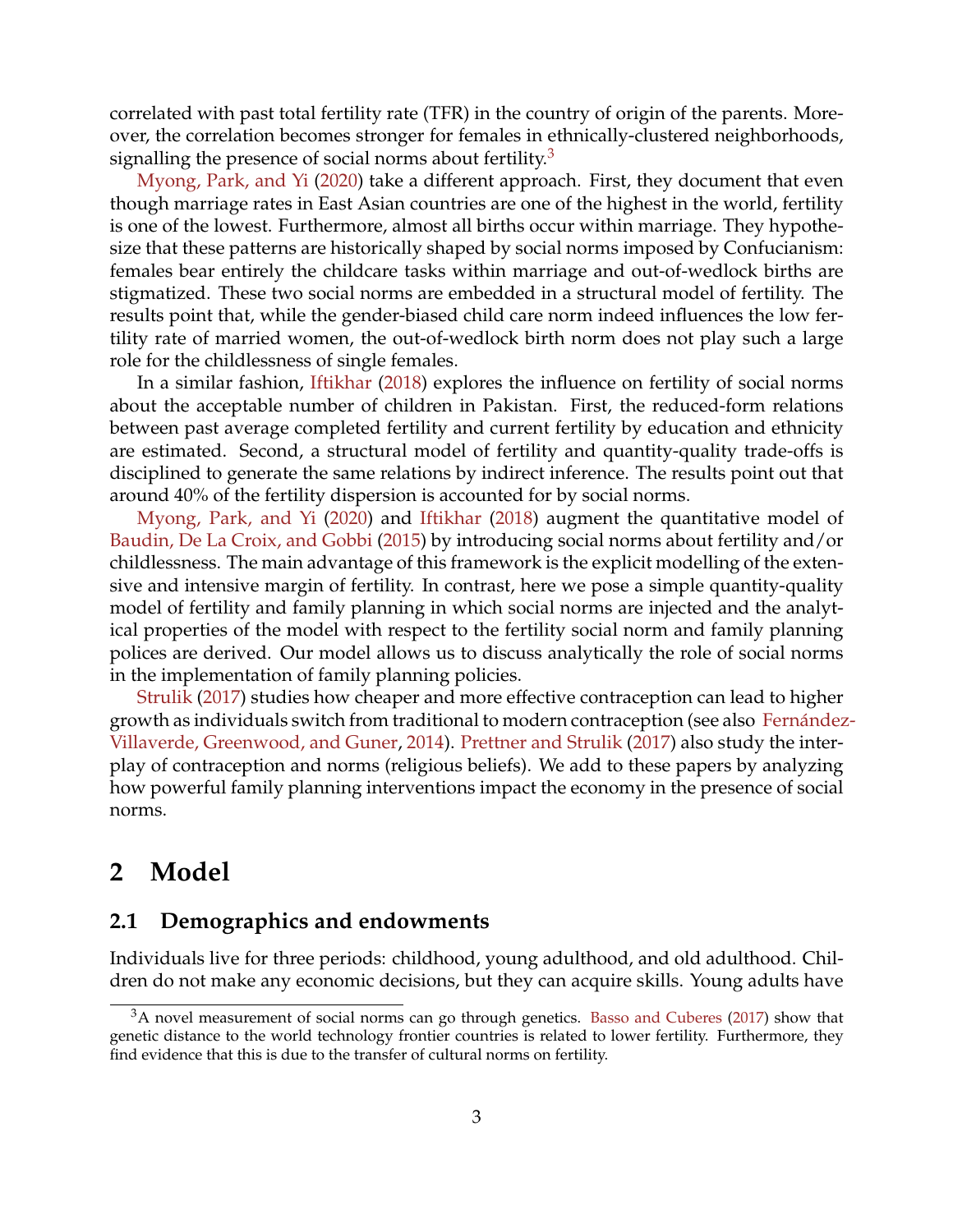one unit of productive time and are endowed with skills that they acquire during their childhood. They make the relevant economic decisions, including investment decisions. Old adults do not work and simply consume their savings.

#### **2.2 Production**

The consumption good is produced with a technology that uses capital, *K*, and efficiency units of labor,  $L$ , as inputs, such that: $4$ 

$$
Y = AK^{\alpha}L^{1-\alpha}, \ \alpha \in (0,1), \ A > 0.
$$
 (1)

Capital depreciates fully after use. Let *w* be the wage rate and let *R* be the rental price of capital. Profit maximization implies that inputs are paid according to their marginal productivity, such that:

$$
w = (1 - \alpha) A K^{\alpha} L^{-\alpha}, \qquad (2)
$$

$$
R = \alpha A K^{\alpha - 1} L^{1 - \alpha}.
$$
 (3)

#### **2.3 Households**

**Fertility:** Couples can have up to  $N > 0$  children, and they can control their family size, *n*, by investing in contraceptive use, such that:

<span id="page-3-2"></span>
$$
n = N - \theta q, \ \theta > 0,\tag{4}
$$

where  $q \geq 0$  is the investment in contraception and  $\theta$  is related to the efficiency of contraception on birth control. Contraception is costly and the relative price of contraception is  $\phi_q \geq 0$ .

**Human capital:** Parents invest in the education of their children,  $e \geq 0$ , such that the human capital of their children is given by

<span id="page-3-3"></span>
$$
h' = h(e) = e^{\zeta}, \ \zeta \in (0, 1). \tag{5}
$$

Investment in education is in terms of the consumption good. Children are also time consuming. Each child takes a fraction  $\chi \in (0,1)$  of her parents' time endowment. We assume that parents are able to provide some hours in the labor market even when they have the maximum amount of children, i.e., *χN* < 1.

**Preferences and optimal decisions:** Consumption of couples during the young adulthood period is denoted by  $c_y$ , while  $c'_0$  denotes consumption of the couple in the next period, when old. Preferences of households are represented by:

<span id="page-3-1"></span>
$$
U(c_y, c'_0, n, h') = \log(c_y) + \beta \log(c'_0) + \gamma \log(n) + \xi \log(h') + \psi\left(\frac{n - \bar{n}}{\bar{n}}\right),\tag{6}
$$

<span id="page-3-0"></span> $^4$ We will abstract from the subscript  $t$  to denote the time period and use the convention that object  $^\prime$  stands for future variables.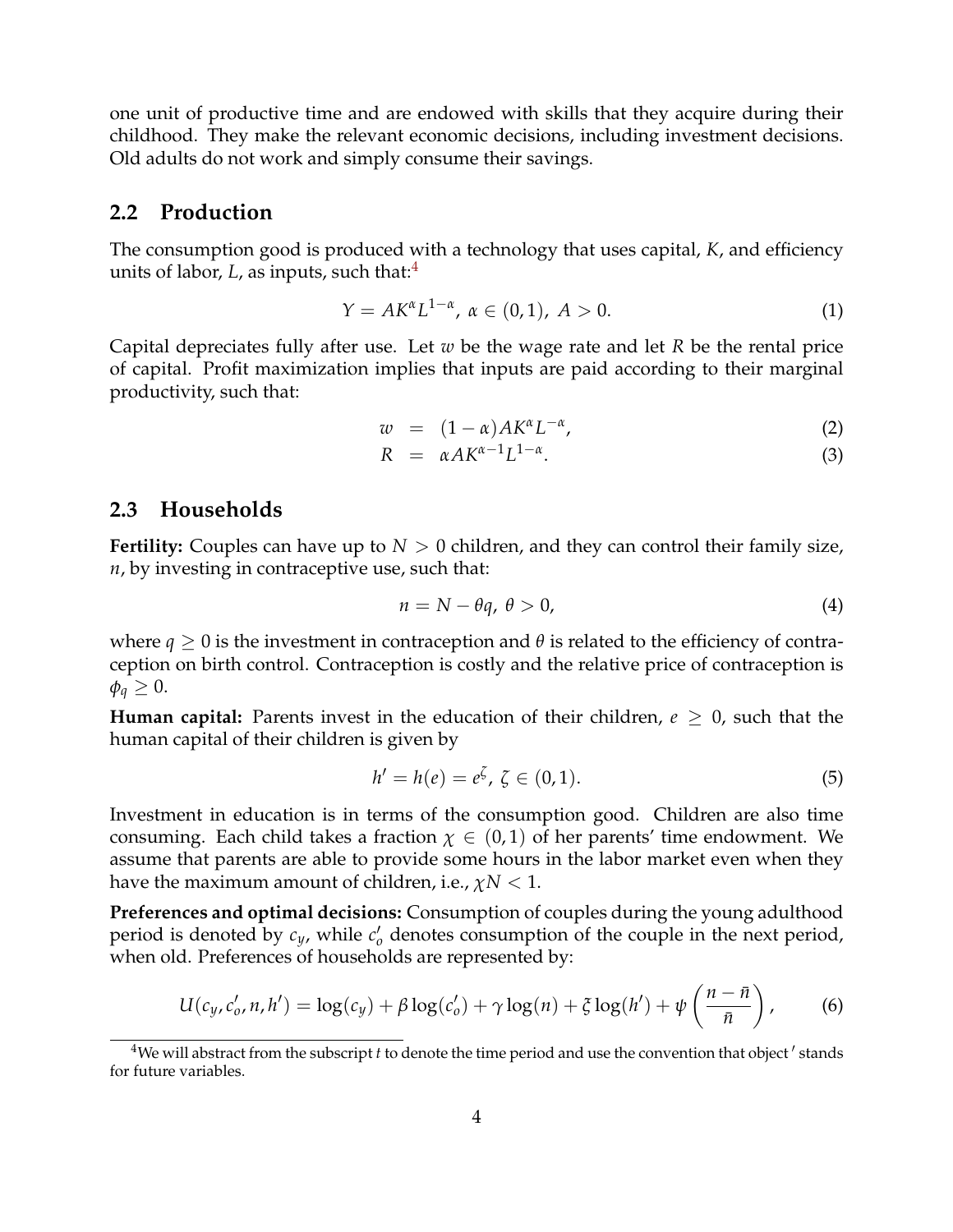<span id="page-4-4"></span>where *β*,  $\gamma$ ,  $\zeta$  and  $\psi$  are positive numbers.<sup>[5](#page-4-0)</sup> The variable  $\bar{n}$  is the average fertility in society and describes social norms in reproduction behavior.<sup>[6](#page-4-1)</sup>

Let *s* denote savings during the young adulthood period. The problem of the couple is to choose  $c_y$ ,  $c'_0$ ,  $q$ ,  $s$ , and  $e$  to maximize [\(6\)](#page-3-1) subject to [\(4\)](#page-3-2), [\(5\)](#page-3-3), and the following budget constraints:

<span id="page-4-2"></span>
$$
c_y + s + \phi_q q + en = wh(1 - \chi n), \qquad (7)
$$

$$
c_o' = R's.\t\t(8)
$$

Equation [\(7\)](#page-4-2) states that consumption plus savings and expenditures on contraception<sup>[7](#page-4-3)</sup> and education equals income. Equation [\(8\)](#page-4-2) implies that old couples consume their savings from the young adulthood period. Whenever  $q > 0$ , then the equations which describe the solution of this problem after imposing the symmetric equilibrium condition that  $n = \bar{n}$ 

$$
\psi\left(\frac{\theta(\bar{q}-q)}{\bar{n}}\right),\,
$$

where  $\bar{q}$  is the average use of contraception. Our qualitative results would go through if we had a more general utility, such as

$$
U(c_y, c'_0, n, h') = \log(c_y) + \beta \log(c'_0) + \gamma \log(n) + \xi \log(h') + \psi_n\left(\frac{n - \bar{n}}{\bar{n}}\right) + \psi_q\left(\frac{\bar{q} - q}{\bar{n}}\right).
$$

In this case, we would replace  $\psi$  by  $\psi_n + \frac{\psi_q}{\theta}$ *θ* in our analytical solution. If we assume more general functional forms for social norms, then we lose the analytical tractability of the model and we would need to solve it numerically.

<span id="page-4-3"></span><sup>7</sup>This is the relative price of modern contraceptives. This includes not only the monetary value of modern contraceptive methods but also any non-monetary barrier (e.g., access and availability) to use them.

<span id="page-4-0"></span> $5$ The way we embed social norms in preferences is based on the idea of conformism (e.g., [Dasgupta,](#page-10-1) [2000\)](#page-10-1). A positive *ψ* implies that it is more costly to reduce fertility in a society in which fertility is relatively high and there is peer pressure for high fertility rates. Since our focus is on the role of family planning interventions, we believe that this form of social norms better represents the issue we investigate.

<span id="page-4-1"></span><sup>6</sup>Given the linearity assumption of the fertility function on contraception, then the social norm on fertility can also be written in terms of contraceptive usage. Using Equation [\(4\)](#page-3-2) into Equation [\(6\)](#page-3-1), then the social norm term of the utility function becomes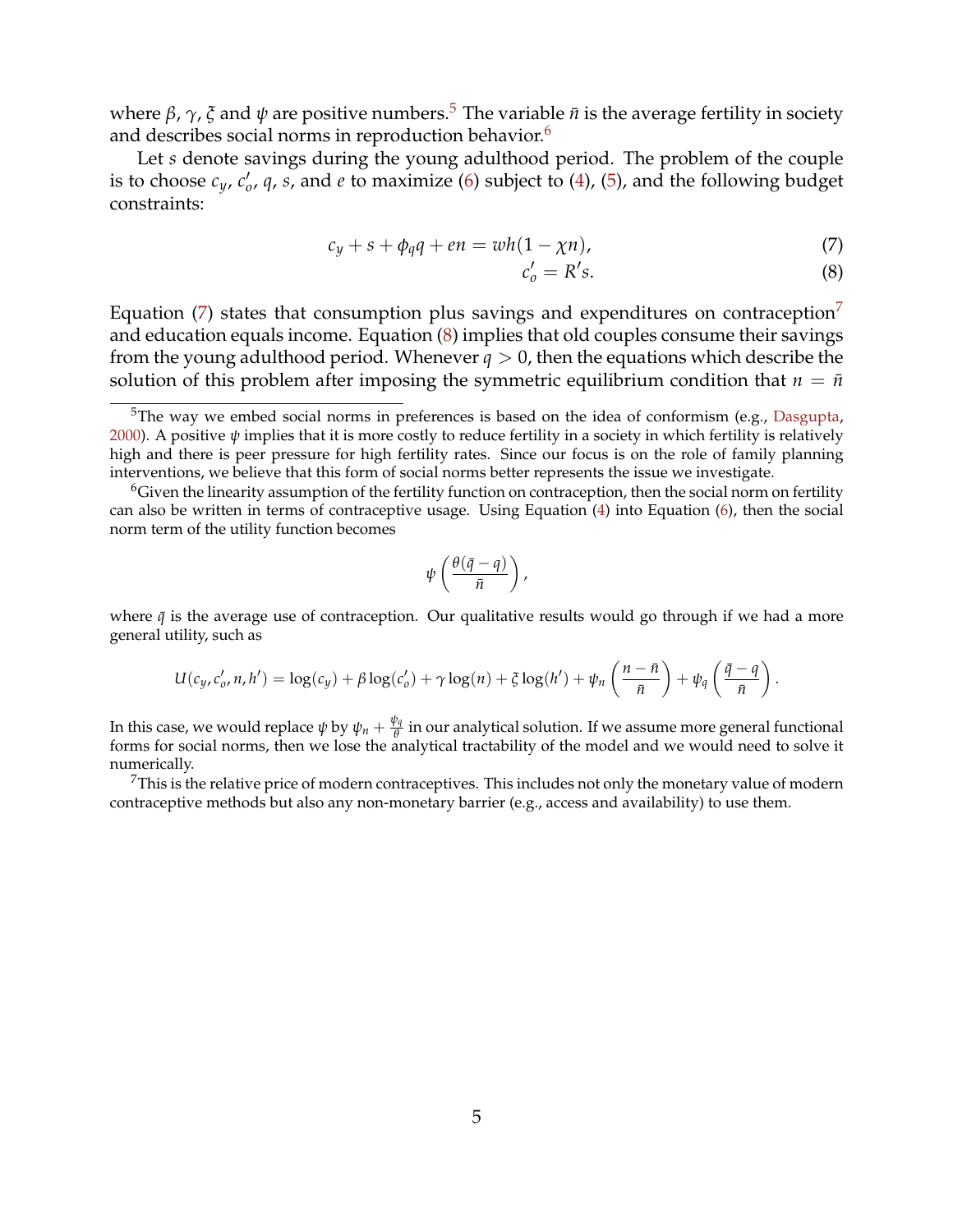<span id="page-5-3"></span>are:[8](#page-5-0)

<span id="page-5-1"></span>
$$
c_y = \frac{1}{(1 + \beta + \gamma + \psi)} \left( wh - \frac{\phi_q}{\theta} N \right), \tag{9}
$$

$$
s = \frac{\beta}{(1 + \beta + \gamma + \psi)} \left( wh - \frac{\phi_q}{\theta} N \right), \text{ and } c'_o = R's,
$$
\n(10)

$$
e = \frac{\xi \zeta}{(\gamma + \psi - \xi \zeta)} \left( w h \chi - \frac{\phi_q}{\theta} \right), \tag{11}
$$

$$
q = \frac{N}{\theta} - \frac{(\gamma + \psi - \xi \zeta)}{\theta (1 + \beta + \gamma + \psi)} \left( \frac{wh - \frac{\phi_q}{\theta} N}{wh\chi - \frac{\phi_q}{\theta}} \right),
$$
(12)

$$
n = \frac{(\gamma + \psi - \xi \zeta)}{(1 + \beta + \gamma + \psi)} \left( \frac{wh - \frac{\phi_q}{\theta} N}{wh\chi - \frac{\phi_q}{\theta}} \right).
$$
 (13)

We make the following assumption:

# **Assumption 1:** Let  $N\chi < 1$  and  $\frac{(\gamma + \psi - \xi\zeta)}{(1 + \beta + \gamma + \psi)\chi} < N$ .

The assumption that  $N\chi < 1$  implies that even when fertility is at its maximum ( $q = 0$ ), couples still supply a positive number of hours to the labor market. The second part of the assumption implies that when the price of modern contraceptive methods is zero  $(\phi_q = 0)$ , then fertility is lower than the case in which there is no investment in modern contraceptive methods  $(q = 0)$ .

Observe that when *φ<sup>q</sup>* goes to zero then fertility does not depend on labor income (*wh*). This is because when income rises the opportunity cost (time cost) of having more children rises (substitution effect), but since children are a normal good, then the income effect induces parents to have more children. With log-utility these two effects cancel each other out, and when  $\phi_q = 0$  then fertility does not depend on income—see Equation [\(13\)](#page-5-1).<sup>[9](#page-5-2)</sup> This is explained in [Doepke](#page-10-6) [\(2015\)](#page-10-6) and [Jones, Schoonbroodt, and Tertilt](#page-11-10) [\(2010\)](#page-11-10). When *φ<sup>q</sup>* is positive then there is a negative association between fertility and income, as reported in the data. In this case richer parents can increase the intensity of their use of contraceptive methods in order to control family size.

Notice that whenever the price of modern contraceptives falls then fertility decreases and this relationship is stronger for a higher *ψ*, which measures how social norms affect reproduction behavior.

<span id="page-5-4"></span>**Proposition 1.** *Let Assumption 1 be satisfied, then for a given wage rate w and when q* > 0*, we have that*  $\frac{\partial n}{\partial \phi_q} > 0$  and  $\frac{\partial \left( \frac{\partial n}{\partial \phi_q} \right)}{\partial \psi}$  $\frac{\partial \varphi_q}{\partial \psi} > 0.$ 

<span id="page-5-2"></span><span id="page-5-0"></span> ${}^8$ When  $q=0$ , we have that  $n=N$ ,  $c_y=\frac{wh(1-\chi N)}{1+\beta+\xi\zeta}$ ,  $s=\beta c_y$ ,  $c_0'=R's$  and  $e=\frac{\xi\zeta}{(1+\beta+\xi\zeta)}$  $\frac{wh(1-\chi N)}{N}$ .

<sup>&</sup>lt;sup>9</sup>Technically, our utility function is not purely a log-utility since we have the last term in [\(6\)](#page-3-1) that controls the social norms. The critical assumption for income not to matter for fertility with free contraception is that social norms is represented in a relative fashion (i.e.  $n/\bar{n}$ ).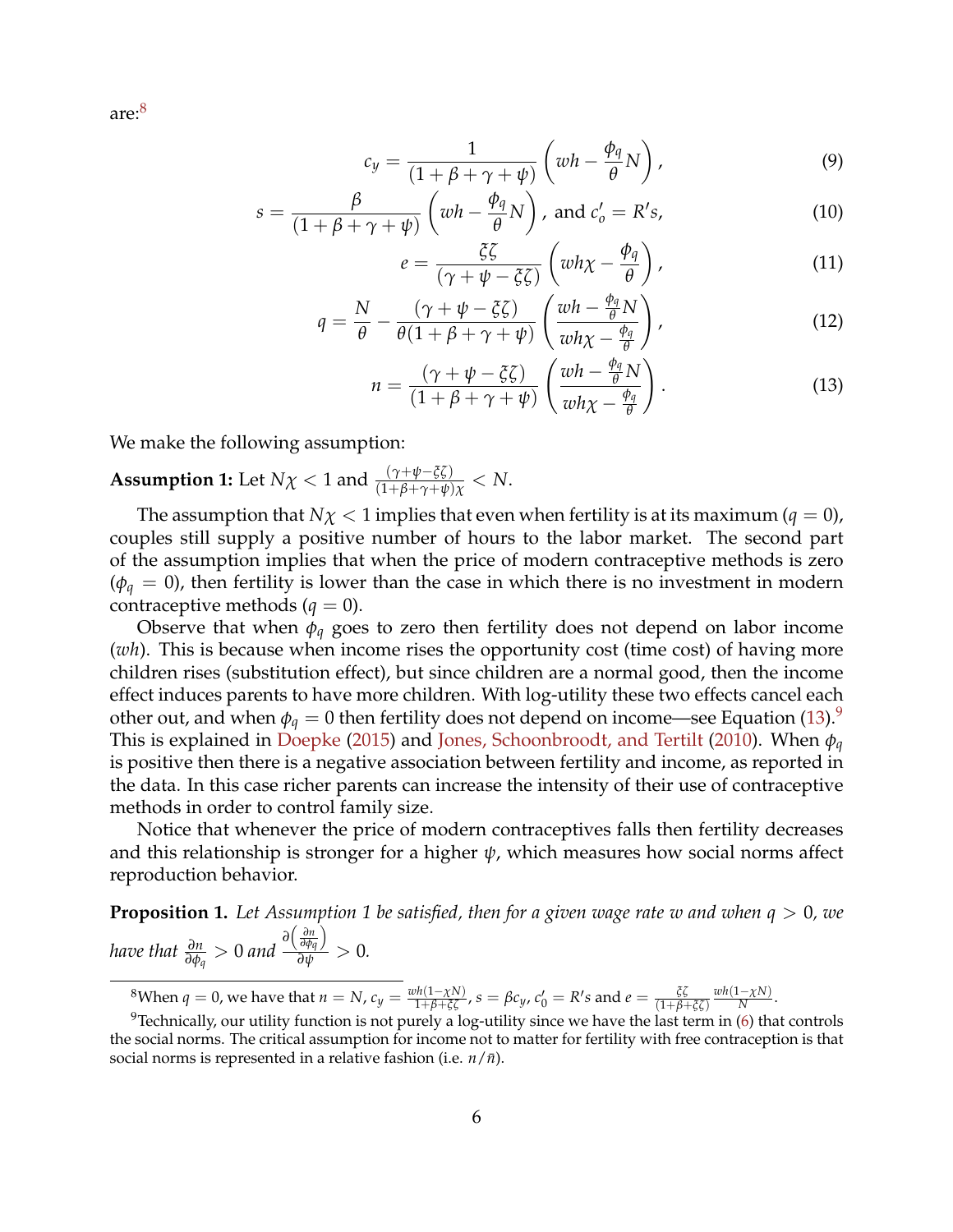*Proof.* See Appendix [A.](#page-12-0)

When the price of contraception falls, it becomes cheaper to lower the number of children. As more people do this, others follow suit due to the social norms. With stronger social norms (higher *ψ*), this feedback becomes more powerful.

One can argue that it is not necessary to explicitly add investment in contraceptives into a standard quantity-quality fertility model because parameter  $\chi$ , which corresponds to the time cost of children, could capture that investment. Better access to contraceptives could be translated into a rise in parameter  $\chi$  such that it would raise the quality of children (*e*) as well as reduce their quantity (*n*). In fact, the proportional changes in *n* and *e* due to a proportional variation in *χ* have opposite signs but equal magnitude. A fall in the price of contraceptives (*φq*) generates not only different quantitative but also qualitative effects. Indeed, a fall in *φ<sup>q</sup>* also increases *e* and reduces *n*, but observe that parameter *χ* does not affect the consumption-saving decision, while the price of contraceptives does. In addition, family planning interventions which reduce the price of contraceptives have strong effects on the quantity and quality of children when income levels are low. Proposition [2](#page-6-0) summarizes these findings.

<span id="page-6-0"></span>**Proposition 2.** *Let Assumption 1 be satisfied and define ez*,*<sup>χ</sup> and ez*,*φ<sup>q</sup> as the elasticity of variable*  $z \in \{n, e\}$  *with respect to*  $\chi$  *and*  $\phi_q$ *, respectively. Then whenever*  $q > 0$ *, we have that:* 

(i) 
$$
\frac{\partial e}{\partial \chi} > 0
$$
,  $\frac{\partial n}{\partial \chi} < 0$  and  $\frac{\partial s}{\partial \chi} = 0$ . Moreover,  $r_{\chi} = \frac{|\epsilon_{n,\chi}|}{\epsilon_{e,\chi}} = 1$ .  
\n(ii)  $\frac{\partial e}{\partial \phi_q} < 0$ ,  $\frac{\partial n}{\partial \phi_q} > 0$  and  $\frac{\partial s}{\partial \phi_q} < 0$ . Moreover,  $r_{\phi_q} = \frac{\epsilon_{n,\phi_q}}{|\epsilon_{e,\phi_q}|} = \frac{wh(1-N\chi)}{wh - \frac{\phi_q}{\theta}N}$  and  $\frac{\partial r_{\phi_q}}{\partial (wh)} < 0$ .

*Proof.* See Appendix [A.](#page-12-0)

#### **2.4 Closing the Model**

Let *P* denote the number of young adult households such that  $P' = nP$ . In equilibrium, demand equals supply in all markets. In the labor market this means that  $L = P(1 - \chi n)h$ , and in the capital market,  $K' = Ps$ . Let *k* denote physical capital per young household. In equilibrium with  $q > 0$  it can be shown that  $h' = Dk^{\prime\zeta}$  with  $D = \begin{pmatrix} \frac{\zeta\zeta}{\beta} \end{pmatrix}$ *β*  $\int$ <sup> $\zeta$ </sup> > 0, and  $w(k) = (1 - \alpha) D^{-\alpha} A k^{\alpha(1 - \zeta)} (1 - \chi n(k))^{-\alpha}$ . When  $q = 0$ , we also have that  $h' = D k'^{\zeta}$ , and  $w(k) = (1 - \alpha)D^{-\alpha}(1 - \chi N)^{-\alpha}k^{\alpha(1-\zeta)}.$  In addition,

<span id="page-6-2"></span>
$$
n(k) = \min\left\{N, \frac{(\gamma + \psi - \xi\zeta)}{(1 + \beta + \gamma + \psi)} \left(\frac{(1 - \alpha)D^{-\alpha}Ak^{\alpha + \zeta(1 - \alpha)}(1 - \chi n(k))^{-\alpha} - \frac{\phi_q}{\theta}N}{(1 - \alpha)D^{-\alpha}Ak^{\alpha + \zeta(1 - \alpha)}(1 - \chi n(k))^{-\alpha}\chi - \frac{\phi_q}{\theta}}\right)\right\}.
$$
(14)

Then the following proposition summarizes the fertility choice and our main results.

<span id="page-6-1"></span>**Proposition 3.** Let Assumption 1 be satisfied. Then it can be shown that  $n(k) \in \left(\frac{(\gamma + \psi - \xi\zeta)}{(1 + \beta + \gamma + \psi)}\right)$  $\frac{(\gamma + \psi - \xi \zeta)}{(1 + \beta + \gamma + \psi)\chi}, N$ *and*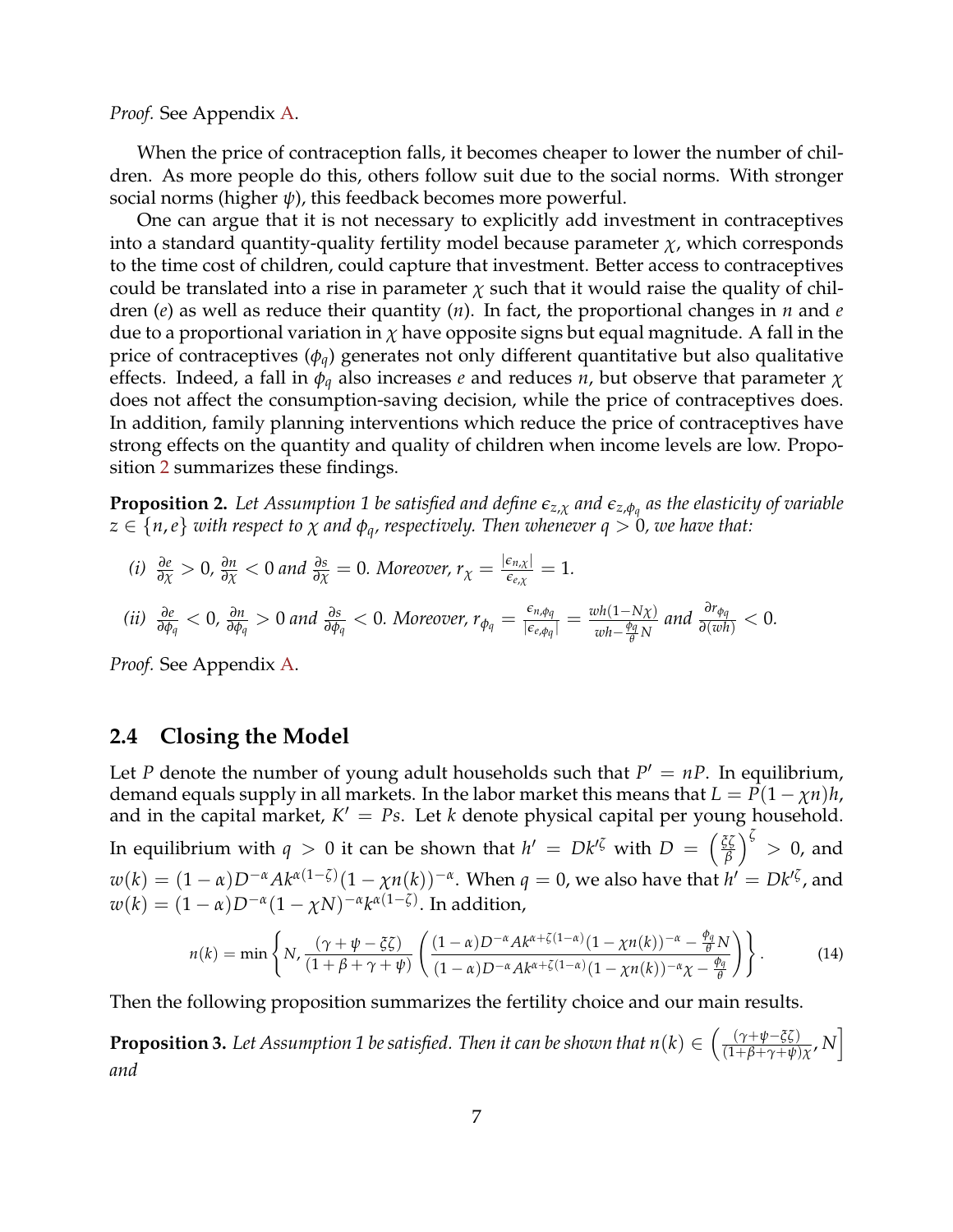- *(i) there exists a* <u> $k > 0$  *such that if*  $k \leq k$ , *then*  $n(k) = N$ *; and if*  $k > k$ , *then*  $n(k) < N$ *; in*</u> *addition, <sup>∂</sup><sup>k</sup> ∂φq* > 0 *and <sup>∂</sup><sup>k</sup> ∂ψ* > <sup>0</sup>*;*
- *(ii)* for  $k > k$  fertility is decreasing with capital accumulation, i.e.,  $n'(k) < 0$ ;
- *(iii) for k* > *k fertility decreases with family planning interventions which reduce the price of modern contraceptives, i.e., <sup>∂</sup>n*(*k*) *∂φq* > 0*; and the effects of family planning interventions on*

*fertility is stronger for higher reproductive externality ψ, i.e.,*  $\frac{\partial \left( \frac{\partial n(k)}{\partial \phi_q} \right)}{\partial \psi}$ *∂φq*  $\frac{\partial \varphi_q}{\partial \psi}$  > 0.

*Proof.* See Appendix [A.](#page-12-0)

Part (i) of Proposition [3](#page-6-1) shows that, for extremely low levels of development, individuals are too poor to use contraception and fertility is at its maximum. After a certain threshold of development is reached (*k*), people start using contraception and fertility declines. The richer the economy becomes, the lower is the fertility level (part (ii)). This happens since, as people become richer, contraception becomes relatively cheaper. Finally, part (iii) shows that family planning interventions are more powerful in the presence of social norms due to the feedback from one individual's decisions onto others.

We can also see these results graphically. Figure [1](#page-8-0) displays how the fertility rate changes with physical capital stock in an economy without reproductive externality (gray solid line) and with reproductive externality (black solid line). Fertility is higher in an economy with reproductive externalities for any level of capital stock above  $\underline{k}(\psi = 0)$ . When fertility starts to fall with capital levels, then the slope is steeper in an economy with a positive *ψ*. Therefore, for any  $k \geq k(\psi)$ , family planning interventions that decrease the price of contraceptives have stronger effects on fertility in the presence of social norms in fertility, as can be seen by the vertical difference between the solid line and the dashed line in these two economies—one displayed by gray lines ( $\psi = 0$ ) and the other displayed by black lines ( $\psi > 0$ ).

We can now move to finish the solution of the model. The condition that equilibrates the capital market implies that

<span id="page-7-2"></span>
$$
k' = G(k) = \begin{cases} \frac{\beta(1-\alpha)D^{-\alpha}A(1-\chi N)^{-\alpha}k^{\alpha+\zeta(1-\alpha)}}{(1+\beta+\zeta\zeta)N} & \text{for } k \leq \underline{k},\\ \frac{\beta((1-\alpha)D^{-\alpha}Ak^{\alpha+\zeta(1-\alpha)}(1-\chi n(k))^{-\alpha}\chi^{-\frac{\theta q}{\theta}})}{\gamma+\psi-\zeta\zeta} & \text{for } k > \underline{k}. \end{cases}
$$
(15)

We also have that

<span id="page-7-0"></span>
$$
h' = Dk^{\prime \zeta},\tag{16}
$$

and human and physical capital are positively related.

<span id="page-7-1"></span>**Proposition 4.** *(Existence and uniqueness of equilibrium path) For a given initial capital stock k*0*, let h*<sup>0</sup> *be given by [\(16\)](#page-7-0); then the dynamic system of difference equations [\(14\)](#page-6-2)–[\(16\)](#page-7-0) has a unique trajectory (solution).*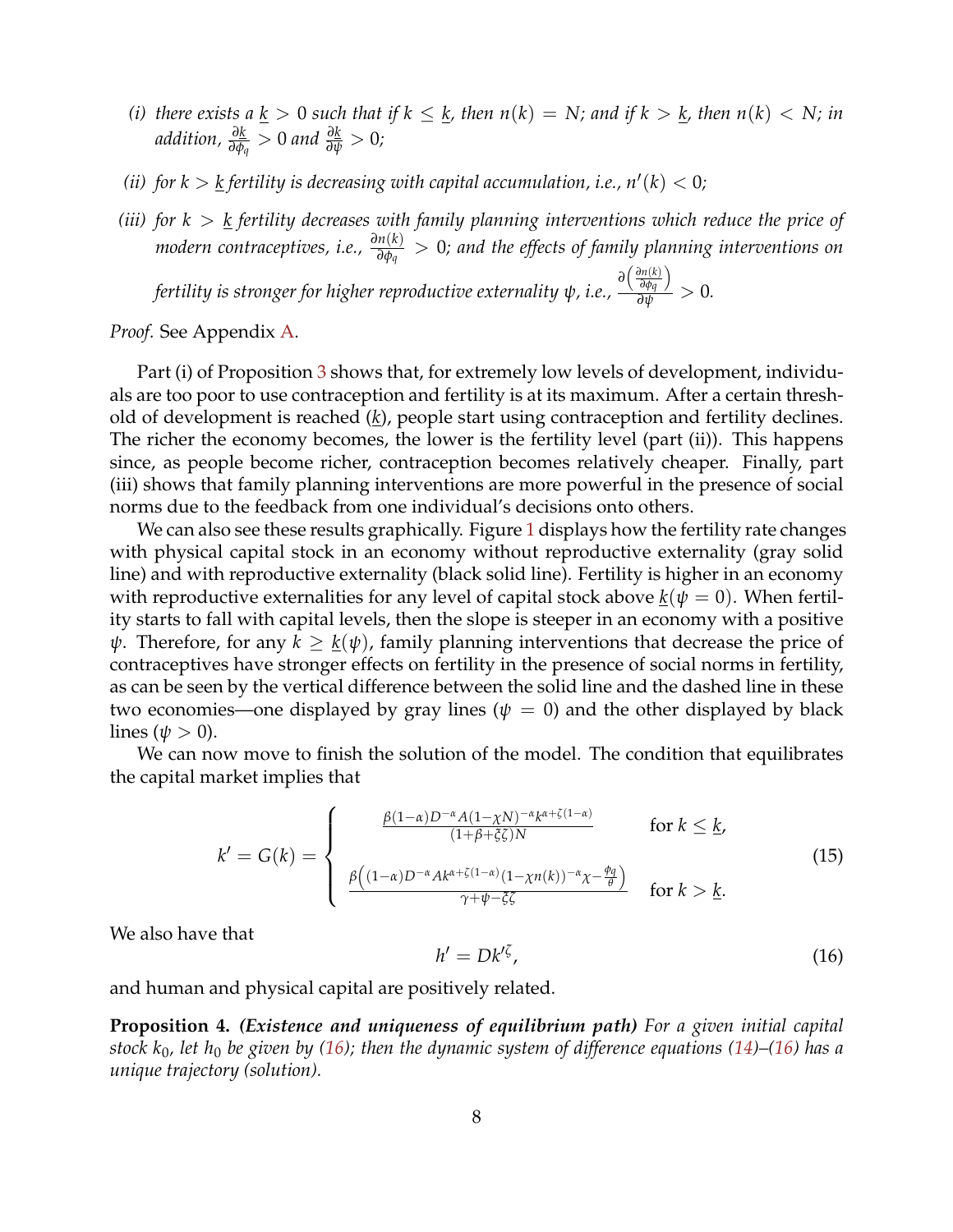

<span id="page-8-0"></span>

Note: Fertility and physical capital stock for two economies: one without reproductive externality (*ψ* = 0) gray lines; and another with reproductive externality ( $\psi > 0$ ) - black lines. The dotted lines correspond to the case of family planning interventions which reduce *φq* for these two economies

*Proof.* See Appendix [A.](#page-12-0)

Given the path for *n*, *k*, and *h*, we can find consumption and investment decisions  $(9)$ – $(11)$ , as well as investment in contraceptive methods. Asymptotically, the system may diverge to infinity, converge to a zero, or converge to a non-zero steady-state equilibrium. Observe that when  $k < \underline{k}$ , we have that  $\frac{\partial G(k)}{\partial k} > 0$ ,  $\frac{\partial^2 G(k)}{\partial k^2}$  $\frac{G(k)}{\partial k^2}$  < 0, and  $lim_{k\to 0} \frac{\partial G(k)}{\partial k} = \infty$ . Therefore, the system does not converge to a zero steady-state. If  $k$  is sufficiently large,  $10$ then there will be a locally stable steady-state  $k^*_N = G(k^*_N)$  $N(N)$  in which  $n(k) = N$ . In this case, there is no investment in modern contraceptive methods  $(q = 0)$ , and therefore family planning interventions do not have any effect on the long-run level of the capital stock, i.e, *k* ∗  $\frac{k}{N}$  is independent of  $\phi_q$ . However, whenever  $\underline{k} < k_N^*$  $_{N}^{\ast}$ , then it can be shown that there exists a locally stable steady-state equilibrium  $k^* > k$  such that fertility decreases with capital accumulation, and family planning interventions have long-run effects on capital accumulation and output. This is summarized in the following proposition.

<span id="page-8-2"></span>**Proposition 5.** Let Assumption 1 be satisfied and  $\underline{k} < k_N^*$ *N . Then there exists at least one locally stable steady-state equilibrium for capital per young household, k*<sup>∗</sup> = *G*(*k* ∗ )*, such that in the neighbourhood of k*<sup>∗</sup> *, fertility decreases with capital accumulation, and family planning interventions, which reduce the price of modern contraceptives, increase the steady-state level of capital,*

<span id="page-8-1"></span><sup>&</sup>lt;sup>10</sup>For instance if the relative price of contraceptive methods is too high; see Equation [\(17\)](#page-12-1).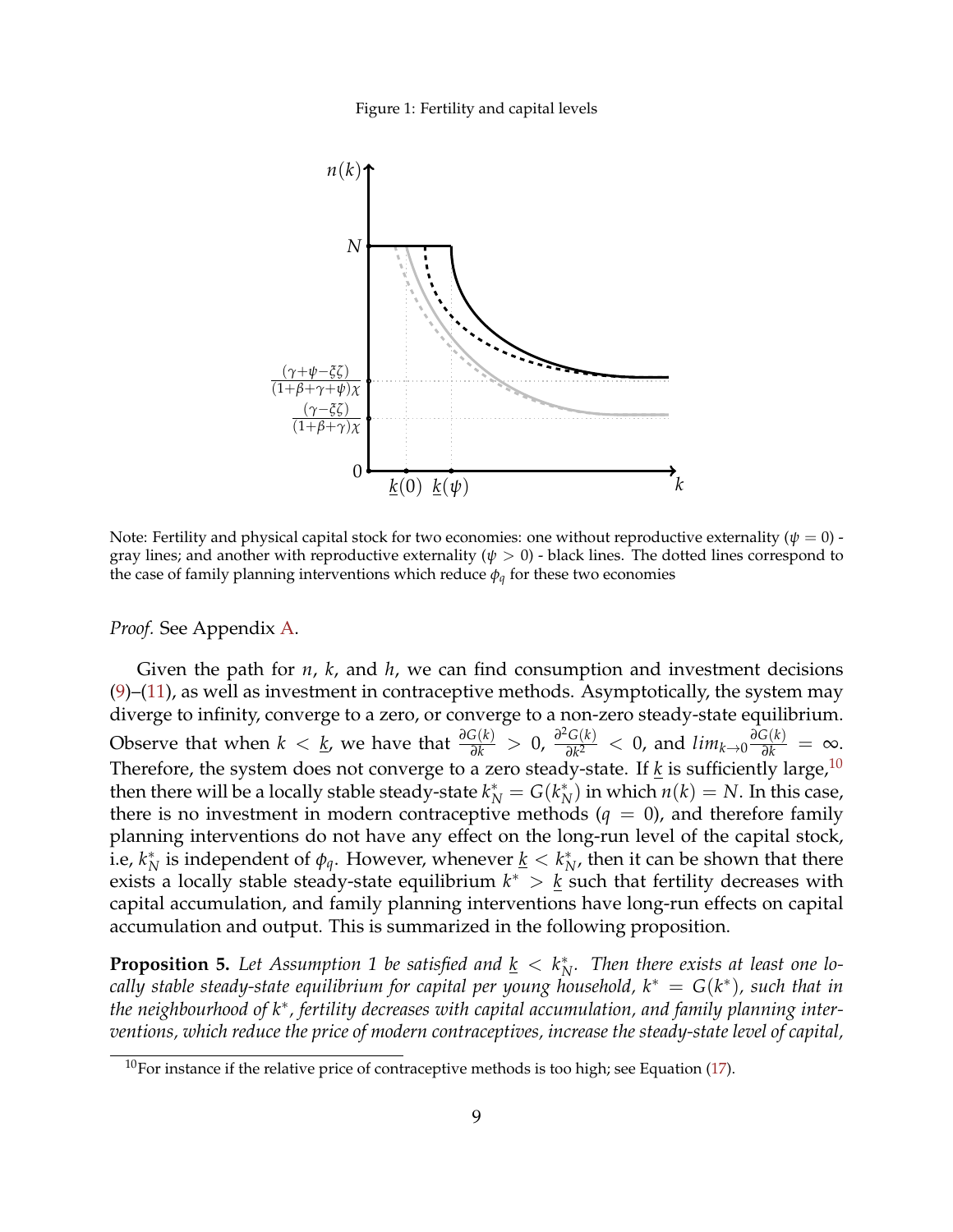*i.e., <sup>∂</sup><sup>k</sup>* ∗ *∂φq* < 0*. In addition, the higher is the reproductive externality (higher ψ) the higher is the steady-state fertility and the lower is the steady-state level of capital, i.e., <sup>∂</sup><sup>k</sup>* ∗ *∂ψ* < <sup>0</sup>*.*

*Proof.* See Appendix [A.](#page-12-0)

Since human capital and physical capital are associated by Equation [\(16\)](#page-7-0), then it is trivial to show the following result.

<span id="page-9-0"></span>**Corollary 1.** *Let Assumption 1 be satisfied; then human capital increases with physical capital accumulation. If*  $\phi_q$  *is sufficiently small (or*  $\psi$  *is sufficiently large) such that*  $\underline{k}(\phi_q, \psi) < k_N^*$ *N , then ∂h* ∗  $\frac{\partial h^*}{\partial \phi_q} < 0$  and  $\frac{\partial h^*}{\partial \psi} < 0$ .

*Proof.* See Appendix [A.](#page-12-0)

Notice that the steady-state level of capital per young household,  $k^*$ , depends on the parameters of the model and therefore it can lie at any point on the horizontal axis in Figure [1.](#page-8-0) Hence, the impact of family planning interventions (the gap between the solid and dotted lines) also depends on the exogenous parameters that contribute to determine how rich the economy is.

Taking Proposition [5](#page-8-2) and Corollary [1](#page-9-0) together, we have that economies with a higher degree of social norms in fertility end up with lower physical and human capital levels. Decreasing the price of contraception leads to lower fertility and more accumulation of both human and physical capital. This latter effect is quantitatively more powerful when social norms are stronger. As contraception becomes cheaper, individuals lower fertility. Due to social norms, others follow suit.

# **3 Conclusion**

In this paper we present a model that is able to replicate the negative relationship between fertility and income through the intensity in the use of modern contraceptive methods. The main mechanism is that, as income rises, then modern contraceptives become relatively cheaper and fertility decreases. We show the local dynamics of a stable steady-state equilibrium and characterize how family planning interventions affect fertility, human capital, physical capital and income levels around this equilibrium. We use this framework to study the effects of family planning interventions on fertility in the presence of social norms. Our results show that the effects of such interventions on fertility are stronger when the reproductive externality is larger. Finally, changes in social norms relative to reproductive behavior can trigger a fall in fertility, which can be amplified with better access to modern contraceptives.

To keep the model tractable, we naturally made some simplifying assumptions. One assumption was that the economy is populated by homogeneous agents. Solving such a representative agent model allows us to clarify the role of family planning interventions in the presence of social norms. However, this necessarily prevents us from studying issues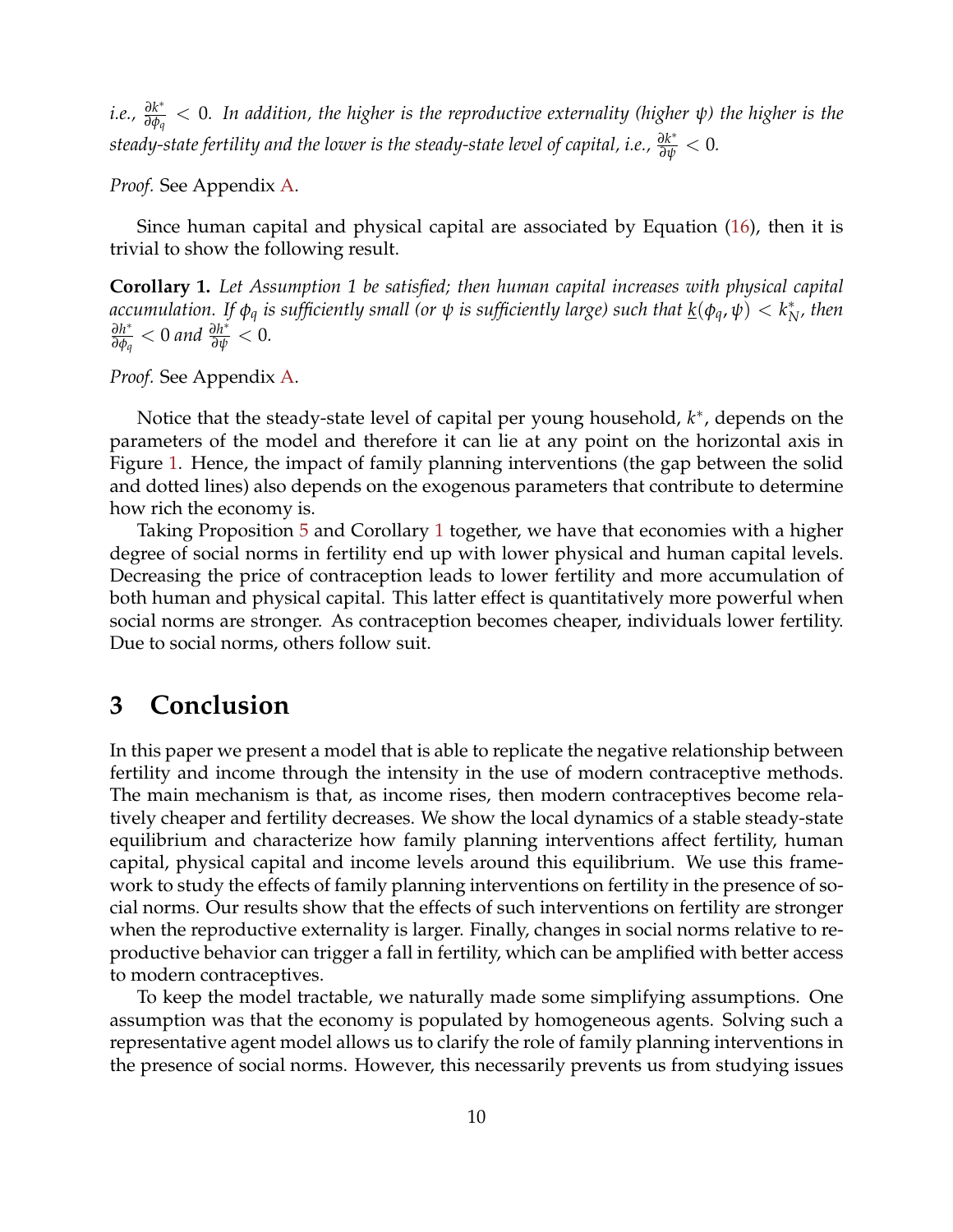<span id="page-10-12"></span>that arise with heterogeneous agents. For instance, modeling men and women separately would allow the study of gender gaps in fertility, a feature of developing countries as shown by [Field, Molitor, Schoonbroodt, and Tertilt](#page-11-11) [\(2016\)](#page-11-11). To do this, an assumption on intra-household decisions has to be made. The possibility of enriching our model in this dimension is left for future research.

# **References**

- <span id="page-10-3"></span>BARRO, R. J., AND G. S. BECKER (1989): "Fertility Choice in a Model of Economic Growth," *Econometrica*, 57(2), 481–501. [2](#page-1-2)
- <span id="page-10-11"></span>BASSO, A., AND D. CUBERES (2017): "Deep-Rooted Determinants of the Fertility Transition across Countries," *Macroeconomic Dynamics*, 21(7), 1712–1751. [3](#page-2-1)
- <span id="page-10-5"></span>BAUDIN, T., D. DE LA CROIX, AND P. GOBBI (2018): "Endogenous Childlessness and Stages of Development," *Journal of the European Economic Association*, 18(1), 83–133. [2](#page-1-2)
- <span id="page-10-9"></span>BAUDIN, T., D. DE LA CROIX, AND P. E. GOBBI (2015): "Fertility and Childlessness in the United States," *American Economic Review*, 105(6), 1852–82. [3](#page-2-1)
- <span id="page-10-7"></span>BECKER, G. S. (1960): "An Economic Analysis of Fertility," in *Demographic and Economic Change in Developed Countries*, ed. by G. B. Roberts, Chairman, Universities-National Bureau Committee for Economic Research, pp. 209–240. Columbia University Press. [2](#page-1-2)
- <span id="page-10-0"></span>CAVALCANTI, T., G. KOCHARKOV, AND C. SANTOS (2021): "Family Planning and Development: Aggregate Effects of Contraceptive Use," *The Economic Journal*, 131(634), 624–657. [1,](#page-0-0) [2](#page-1-2)
- <span id="page-10-1"></span>DASGUPTA, P. (2000): "Reproductive Externalities and Fertility Behaviour," *European Economic Review*, 44(4–6), 619–644. [2,](#page-1-2) [5](#page-4-4)
- <span id="page-10-4"></span>DE LA CROIX, D., AND M. DOEPKE (2003): "Inequality and Growth: Why Differential Fertility Matters," *American Economic Review*, 93(4), 1091–1113. [2](#page-1-2)
- <span id="page-10-8"></span>DE SILVA, T., AND S. TENREYRO (2020): "The Fall in Global Fertility: A Quantitative Model," *American Economic Journal: Macroeconomics*, 12(3), 77–109. [2](#page-1-2)
- <span id="page-10-6"></span>DOEPKE, M. (2015): "Gary Becker on the Quantity and Quality of Children," *Journal of Demographic Economics*, 81(1), 59–66. [2,](#page-1-2) [6](#page-5-3)
- <span id="page-10-2"></span>FERNÁNDEZ, R., AND A. FOGLI (2009): "Culture: An Empirical Investigation of Beliefs, Work, and Fertility," *American Economic Journal: Macroeconomics*, 1(1), 146–177. [2](#page-1-2)
- <span id="page-10-10"></span>FERNÁNDEZ-VILLAVERDE, J., J. GREENWOOD, AND N. GUNER (2014): "From Shame to Game in one Hundred Years: An Economic Model of the Rise in Premarital Sex and its De-stigmatization," *Journal of the European Economic Association*, 12(1), 25–61. [3](#page-2-1)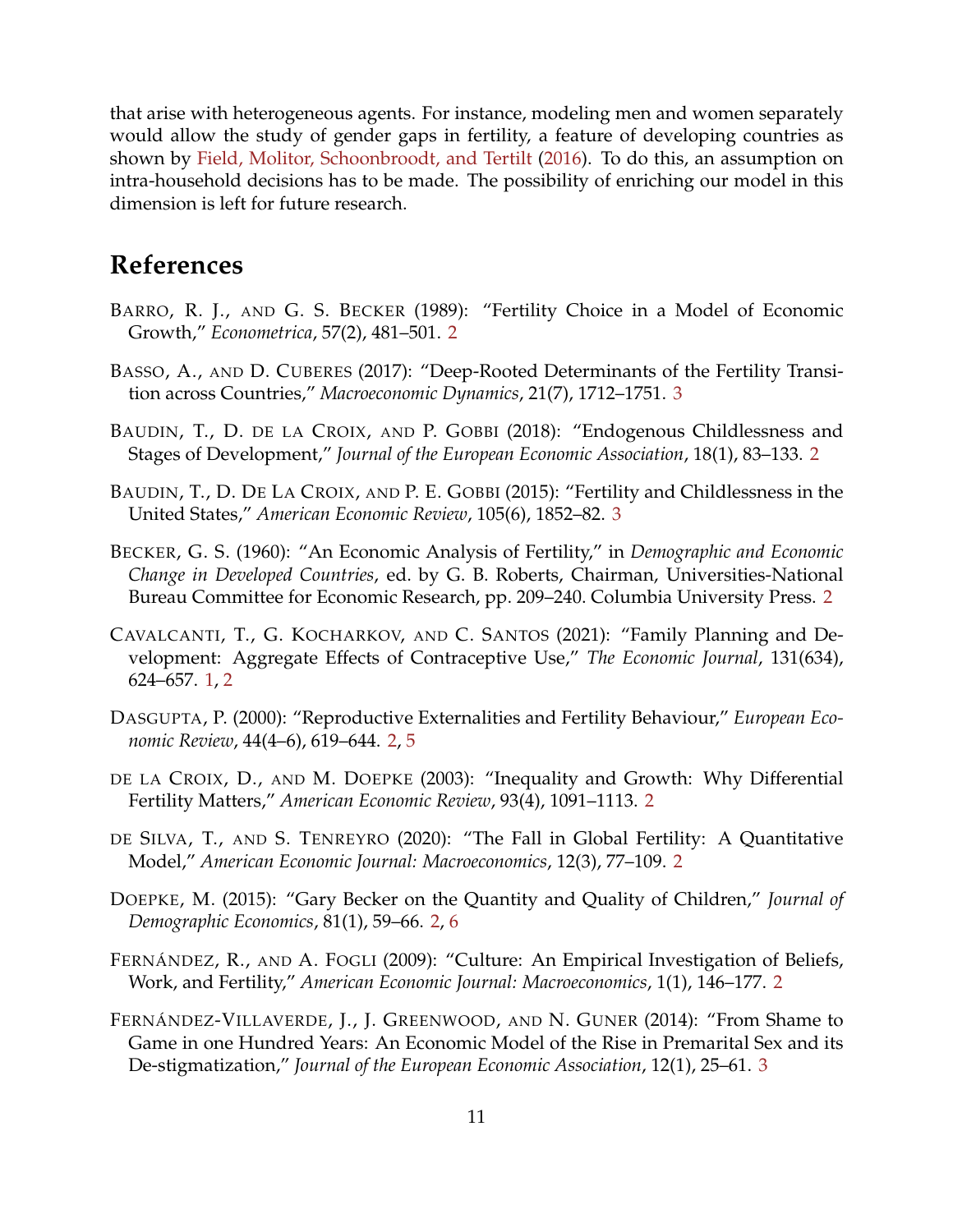- <span id="page-11-11"></span>FIELD, E., V. MOLITOR, A. SCHOONBROODT, AND M. TERTILT (2016): "Gender Gaps in Completed Fertility," *Journal of Demographic Economics*, 82(2), 167–206. [11](#page-10-12)
- <span id="page-11-3"></span>GALOR, O., AND D. N. WEIL (2000): "Population, Technology, and Growth: From Malthusian Stagnation to the Demographic Transition and Beyond," *American Economic Review*, 90(4), 806–828. [2](#page-1-2)
- <span id="page-11-7"></span>IFTIKHAR, Z. (2018): "The Effect of Norms on Fertility and its Implications for the Quantity-Quality Trade-off in Pakistan," *LIDAM Discussion Papers IRES 2018014, Université catholique de Louvain, Institut de Recherches Économiques et Sociales (IRES)*. [3](#page-2-1)
- <span id="page-11-10"></span>JONES, L. E., A. SCHOONBROODT, AND M. TERTILT (2010): "Fertility Theories: Can They Explain the Negative Fertility-Income Relationship?," in *Demography and the Economy (National Bureau of Economic Research Conference Report)*, ed. by J. Shoven, pp. 43–100. University of Chicago Press. [6](#page-5-3)
- <span id="page-11-2"></span>JOSHI, S., AND T. P. SCHULTZ (2013): "Family Planning and Women's and Children's Health: Long-Term Consequences of an Outreach Program in Matlab, Bangladesh," *Demography*, 50(1), 149–180. [1](#page-0-0)
- <span id="page-11-0"></span>KEARNEY, M. S., AND P. B. LEVINE (2009): "Subsidized Contraception, Fertility, and Sexual Behavior," *Review of Economics and Statistics*, 91(1), 137–151. [1](#page-0-0)
- <span id="page-11-1"></span>MILLER, G. (2010): "Contraception as Development? New Evidence from Family Planning in Colombia," *Economic Journal*, 120(545), 709–736. [1](#page-0-0)
- <span id="page-11-4"></span>MUNSHI, K., AND J. MYAUX (2006): "Social Norms and the Fertility Transition," *Journal of Development Economics*, 80(1), 1–38. [2](#page-1-2)
- <span id="page-11-6"></span>MYONG, S., J. PARK, AND J. YI (2020): "Social Norms and Fertility," *Journal of the European Economic Association*, forthcoming. [3](#page-2-1)
- <span id="page-11-9"></span>PRETTNER, K., AND H. STRULIK (2017): "It's a Sin—Contraceptive Use, Religious Beliefs, and Long-run Economic Development," *Review of Development Economics*, 21(3), 543– 566. [3](#page-2-1)
- <span id="page-11-5"></span>SCHULTZ, T. P. (2008): "Population Policies, Fertility, Women's Human Capital, and Child Quality," in *Handbook of Development Economics*, ed. by T. P. Schultz, and J. Strauss, vol. 4. Elsevier. [2](#page-1-2)
- <span id="page-11-8"></span>STRULIK, H. (2017): "Contraception and Development: A Unified Growth Theory," *International Economic Review*, 58(2), 561–584. [3](#page-2-1)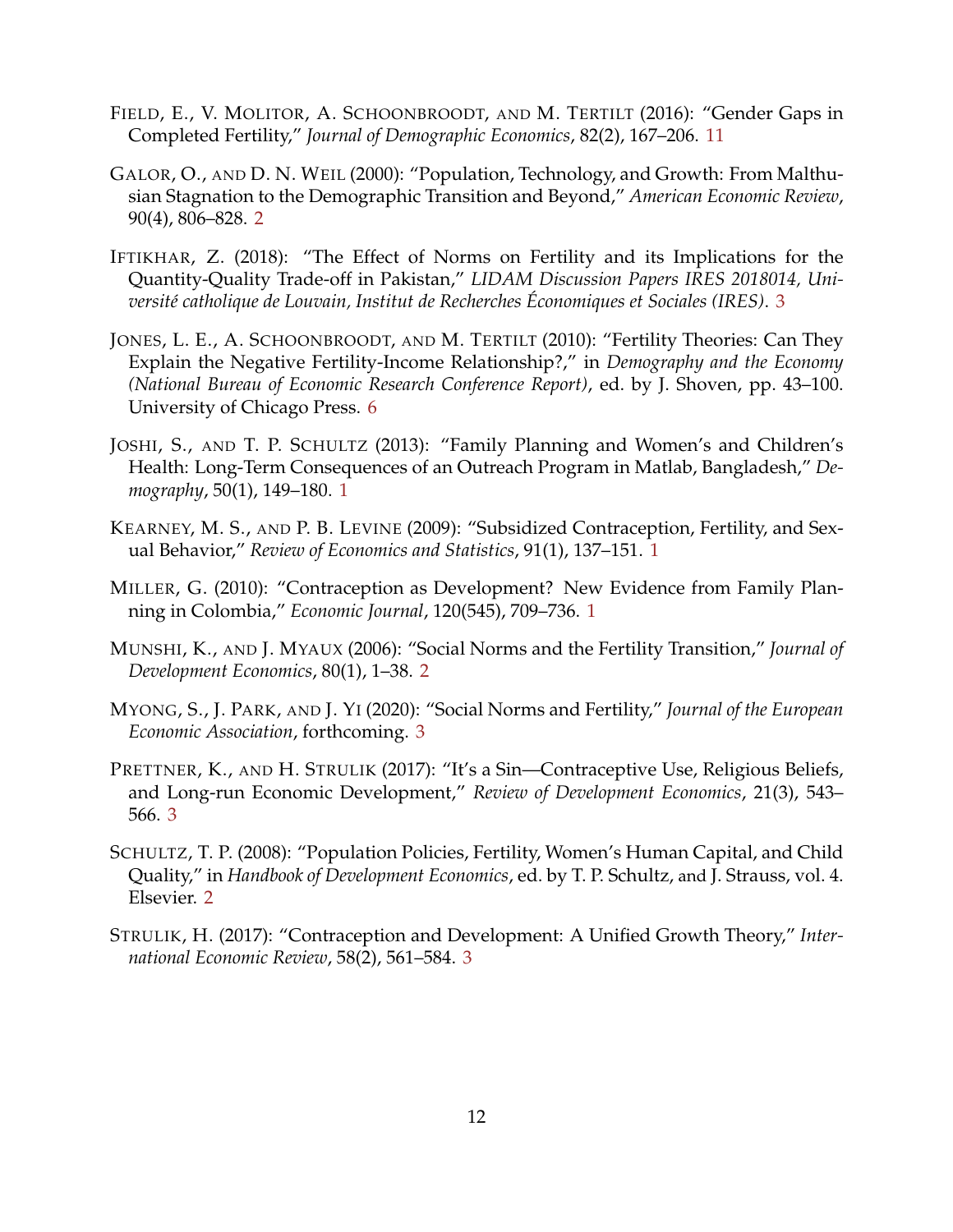# **Appendix**

# <span id="page-12-0"></span>**A Proofs**

### **Proof of Proposition [1](#page-5-4)**

*Proof.* Take the partial derivatives of Equation [\(13\)](#page-5-1) with respect to  $\phi_q$  and then take the partial derivative of the derived equation with respect to  $\psi$ . *Q.E.D.* 

### **Proof of Proposition [2](#page-6-0)**

*Proof.* For the partial derivative, simply use equations [\(10\)](#page-5-1), [\(11\)](#page-5-1), and [\(13\)](#page-5-1) and take the corresponding partial derivatives with respect to  $\chi$  and  $\phi_q$ . For the elasticities, take the logarithm on both sides of equations [\(11\)](#page-5-1) and [\(13\)](#page-5-1) and differentiate either with respect to  $\chi$  and  $\phi_q$ .  $Q.E.D.$ 

### **Proof of Proposition [3](#page-6-1)**

*Proof.* Let  $N\chi$  < 1, then when  $n(k)$  < *N* and using the Implicit Function Theorem (IFT) we can show that

$$
n'(k) = -\frac{\left[\frac{(\gamma+\psi-\xi\zeta)}{(1+\beta+\gamma+\psi)}(\alpha+\zeta(1-\alpha))(1-\alpha)D^{-\alpha}Ak^{\alpha+\zeta(1-\alpha)-1}(1-\chi n(k))^{-\alpha}\frac{\phi_q}{\theta}(1-\chi N)\right]/X(n(k))^2}{1+\left[\frac{(\gamma-\xi\zeta)}{(1+\beta+\gamma)}\alpha(1-\alpha)D^{-\alpha}Ak^{\alpha+\zeta(1-\alpha)}(1-\chi n(k))^{-\alpha-1}\frac{\phi_q}{\theta}(1-\chi N)\right]/X(n(k))^2} < 0,
$$

 $\text{where } X(n(k)) = \left( (1-\alpha)D^{-\alpha}Ak^{\alpha+\zeta(1-\alpha)}(1-\chi n(k))^{-\alpha}\chi - \frac{\phi_q}{\theta}\right)$ *θ* . Moreover,

$$
\frac{\partial n(k)}{\partial \phi_q} = \frac{\left[\frac{(\gamma + \psi - \xi \zeta)}{(1 + \beta + \gamma + \psi)} (1 - \alpha) D^{-\alpha} A k^{\alpha + \zeta (1 - \alpha)} (1 - \chi n(k))^{-\alpha} \frac{1}{\theta} (1 - \chi N) \right] / X(n(k))^2}{1 + \left[\frac{(\gamma - \zeta \zeta)}{(1 + \beta + \gamma)} \alpha (1 - \alpha) D^{-\alpha} A k^{\alpha + \zeta (1 - \alpha)} (1 - \chi n(k))^{-\alpha - 1} \frac{\phi_q}{\theta} (1 - \chi N) \right] / X(n(k))^2} > 0.
$$

and  $\frac{\partial \left( \frac{\partial n(k)}{\partial \phi_q} \right)}{\partial \psi_q}$  $\frac{\partial n(k)}{\partial \phi_q}$  > 0. In addition,  $\lim_{k\to\infty} n(k)=\frac{(\gamma+\psi-\xi\zeta)}{(1+\beta+\gamma+\psi)\chi}$ . Notice that Equation [\(14\)](#page-6-2) defines a critical value  $\underline{k}(\phi, \psi) > 0$ :

<span id="page-12-1"></span>
$$
\underline{k} = \left(\frac{N\phi_q(1+\beta+\xi\zeta)(1-\chi N)^{\alpha}}{\theta(1-\alpha)D^{-\alpha}A((1+\beta+\gamma+\psi)N\chi-(\gamma+\psi-\xi\zeta))}\right)^{\frac{1}{\alpha+\zeta(1-\alpha)}},\tag{17}
$$

We have that  $n(k) = N$  for any  $k \leq k$  and  $n(k) < N$  for any  $k > k$ . In order to see this, observe that without the upper bound in the fertility choice, *n*(*k*) would go to infinity as *k* would be sufficiently small such that  $n(k)\chi$  would tend to 1. Therefore, given the continuity of  $n(k)$ , we have that there exists a  $k > 0$  such that  $n(k) = N$ . Using the IFT we  $\alpha$  can show that  $\frac{\partial k}{\partial \phi_q} > 0$ . Similarly, the IFT and Assumption 1 imply that  $\frac{\partial k}{\partial \psi} > 0$ . *Q.E.D.*